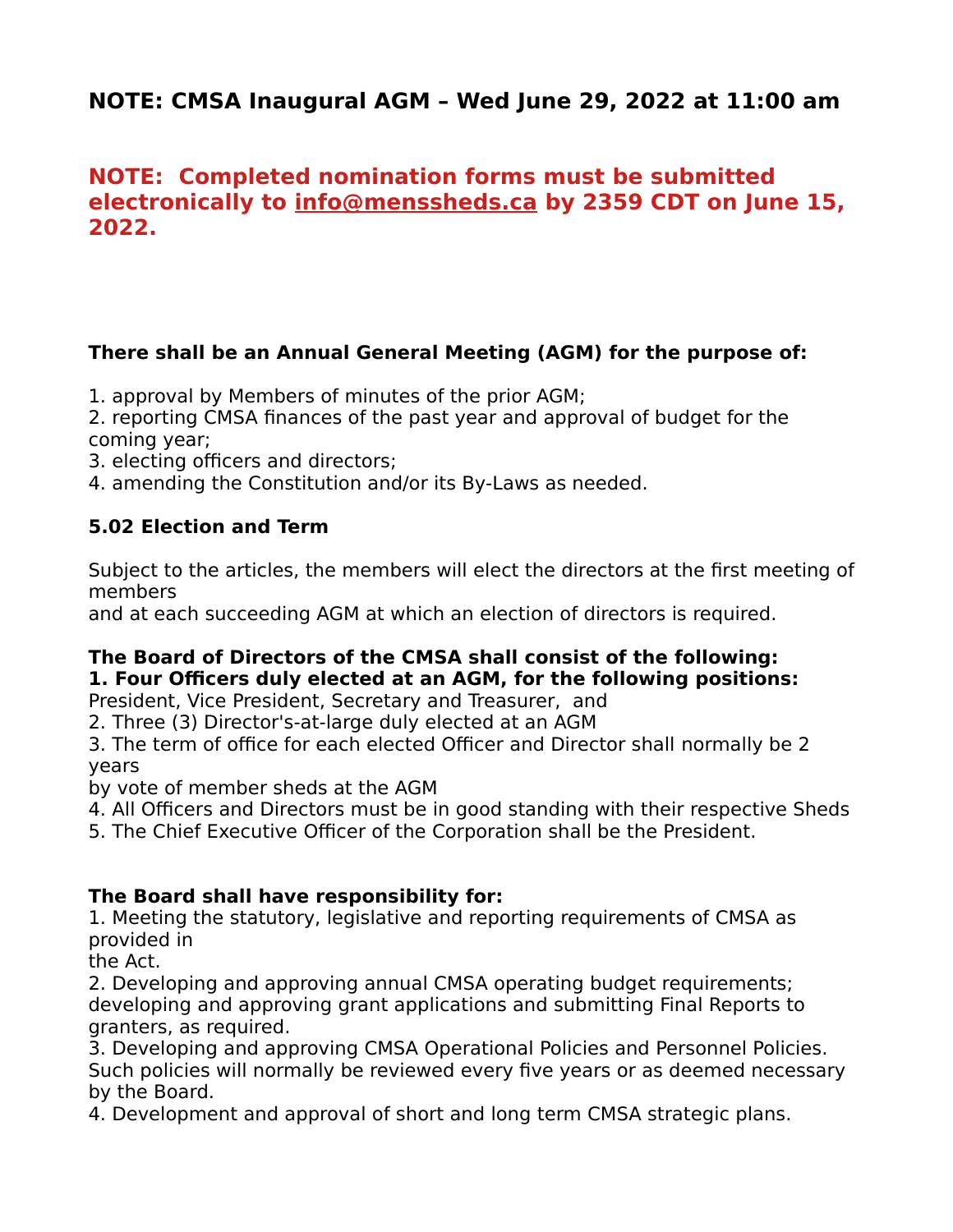5. Develop and approve communication plans that may include marketing, public relations and media relations.

6. Provide orientation to new Board members.

# **Nominations for each position on the Board must be made on the official form provided by the**

### **Secretary;**

1. Each person named in the nomination, the nominator and seconder must sign the

nomination form;

2. The nominator, seconder and the nominee must all be member Sheds in good standing;

3. Where there are insufficient nominations to fill all positions thirty (30) days prior to the

AGM, the Board shall work with member sheds to fill the vacant positions.

4. Elections will be held at the AGM, by secret ballot if necessary, with each member

Shed in good standing having one vote;

5. Where there are still insufficient nominations to fill vacancies at the time of the AGM, nominations may be accepted at the AGM for a particular vacancy, provided the

nominator has acquired the nominee's consent to make the nomination and is supported by

a seconder to the nomination.

NOMINATION FORM ON NEXT PAGE.